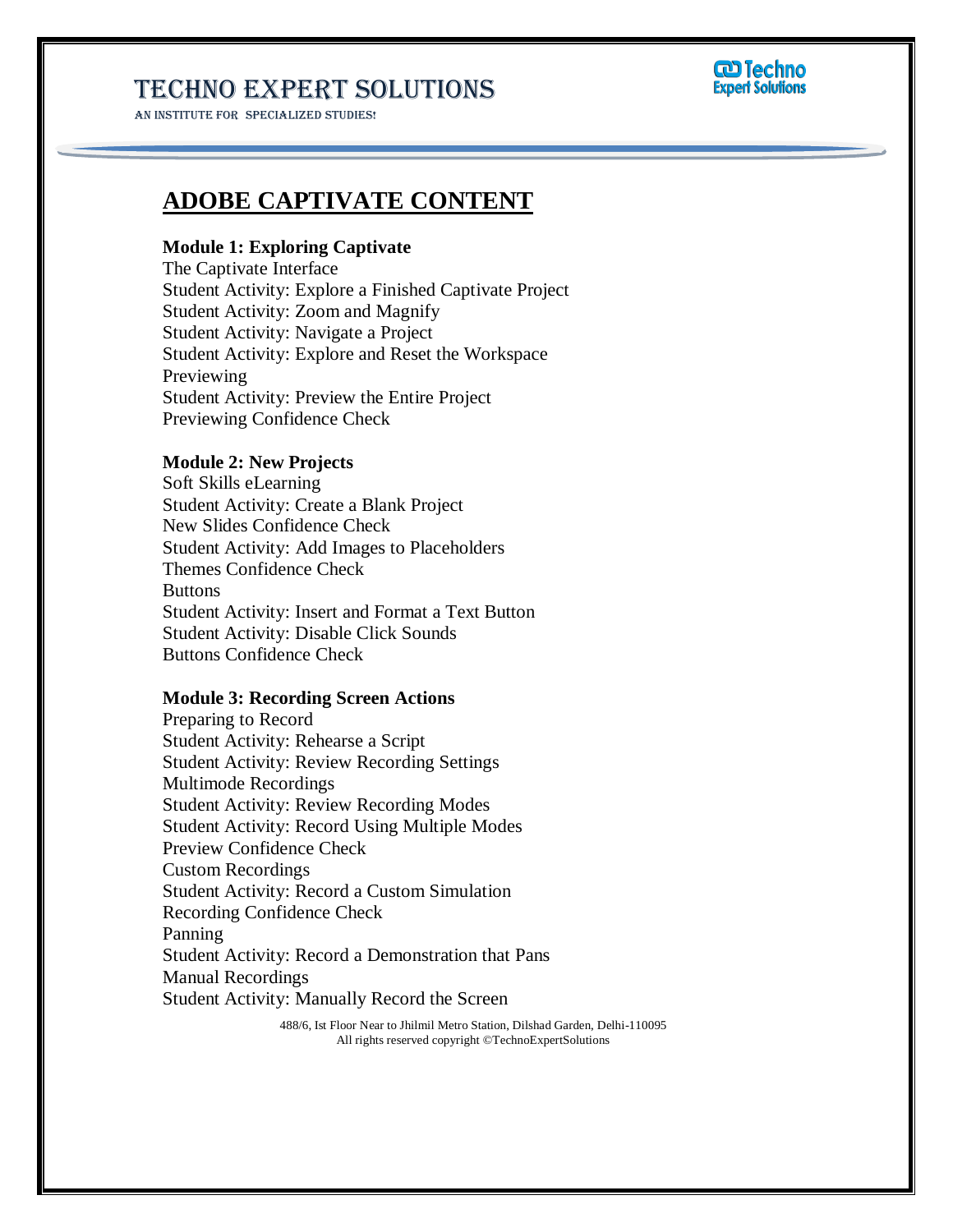AN INSTITUTE FOR SPECIALIZED STUDIES!



#### **Module 4: Captions, Styles, and Timing**

Text Captions Student Activity: Insert and Edit Text Captions Student Activity: Modify Text Caption Properties Confidence Check Caption Styles Student Activity: Edit the Default Caption Style Callouts Student Activity: Change a Callout Used by a Text Caption Confidence Check The Timeline Student Activity: Control Slide and Object Timing Confidence Check Student Activity: Check Spelling Student Activity: Align Slide Objects Confidence Check

#### **Module 5: Images and Smart Shapes**

Images Student Activity: Insert, Resize, and Restore an Image Student Activity: Transform an Image Images Confidence Check The Library Student Activity: Use the Library Student Activity: Manage Unused Project Assets Image Editing Student Activity: Crop and Rename an Image Student Activity: Remove a Background Color Properties Confidence Check **Characters** Student Activity: Insert Characters Characters Confidence Check Assets Student Activity: Insert Assets Smart Shapes Student Activity: Insert a Cloud Callout Smart Shapes Confidence Check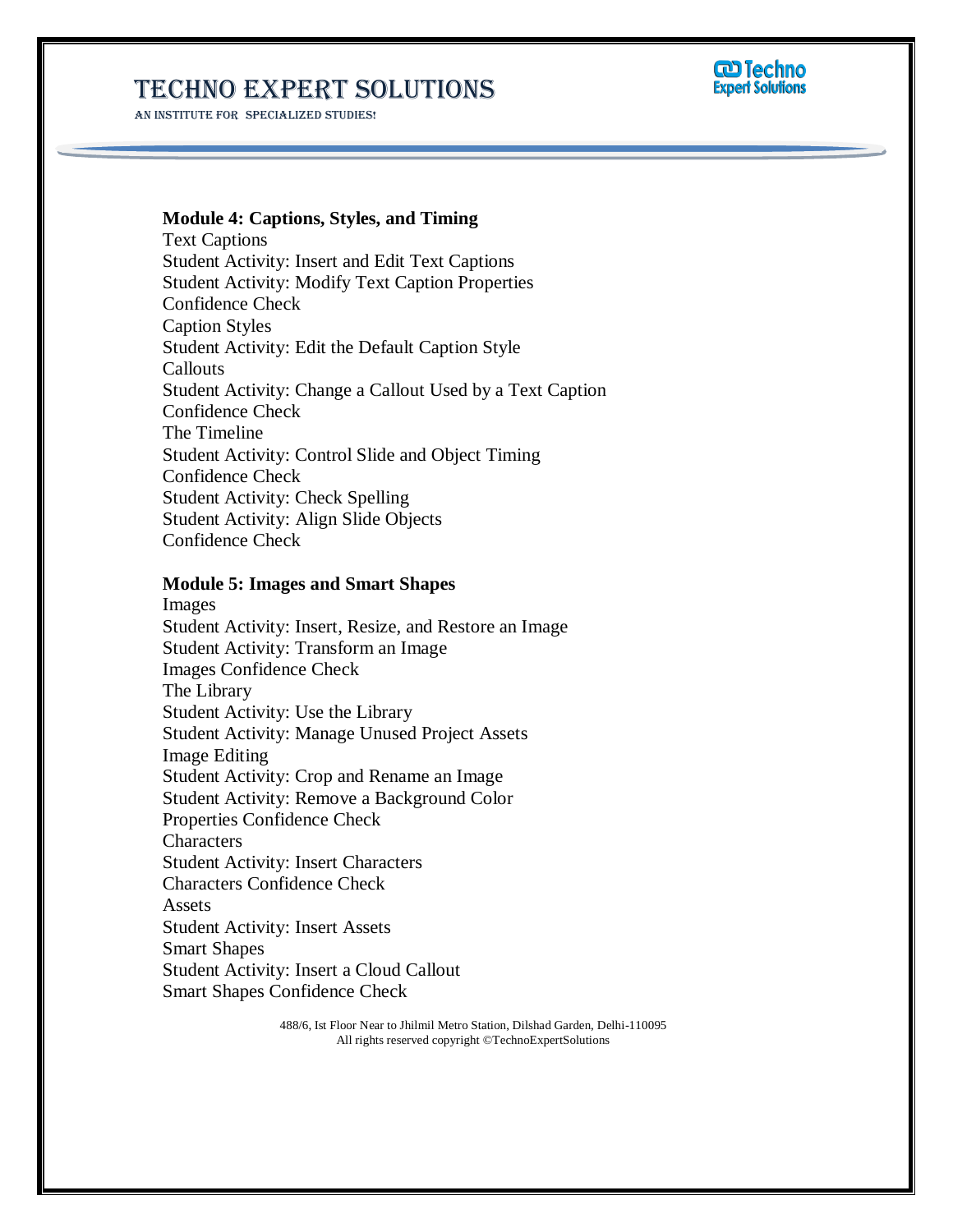AN INSTITUTE FOR SPECIALIZED STUDIES!



Background Editing Student Activity: Create an Image Mask Integrating Photoshop Student Activity: Delete a Slide Background Student Activity: Work with Photoshop Layers Layers Confidence Check Image Slideshows Student Activity: Create an Image Slideshow Transitions Confidence Check

#### **Module 6: Pointers, Paths, Boxes, and Buttons**

Mouse Effects Student Activity: Control Mouse Effects Visual Click Confidence Check Pointer Paths and Types Student Activity: Edit a Mouse Path Highlight Boxes Student Activity: Clone an Object Style Student Activity: Insert a Highlight Box Image Buttons Student Activity: Insert an Image Button Student Activity: Control Appear After Timing

#### **Module 7: Rollovers and Zooms**

Rollover Captions Student Activity: Insert a Rollover Caption Rollover Captions Confidence Check Rollover Images Student Activity: Insert a Rollover Image Rollover Images Confidence Check Rollover Slidelets Student Activity: Insert a Rollover Slidelet Zoom Areas Student Activity: Insert a Zoom Area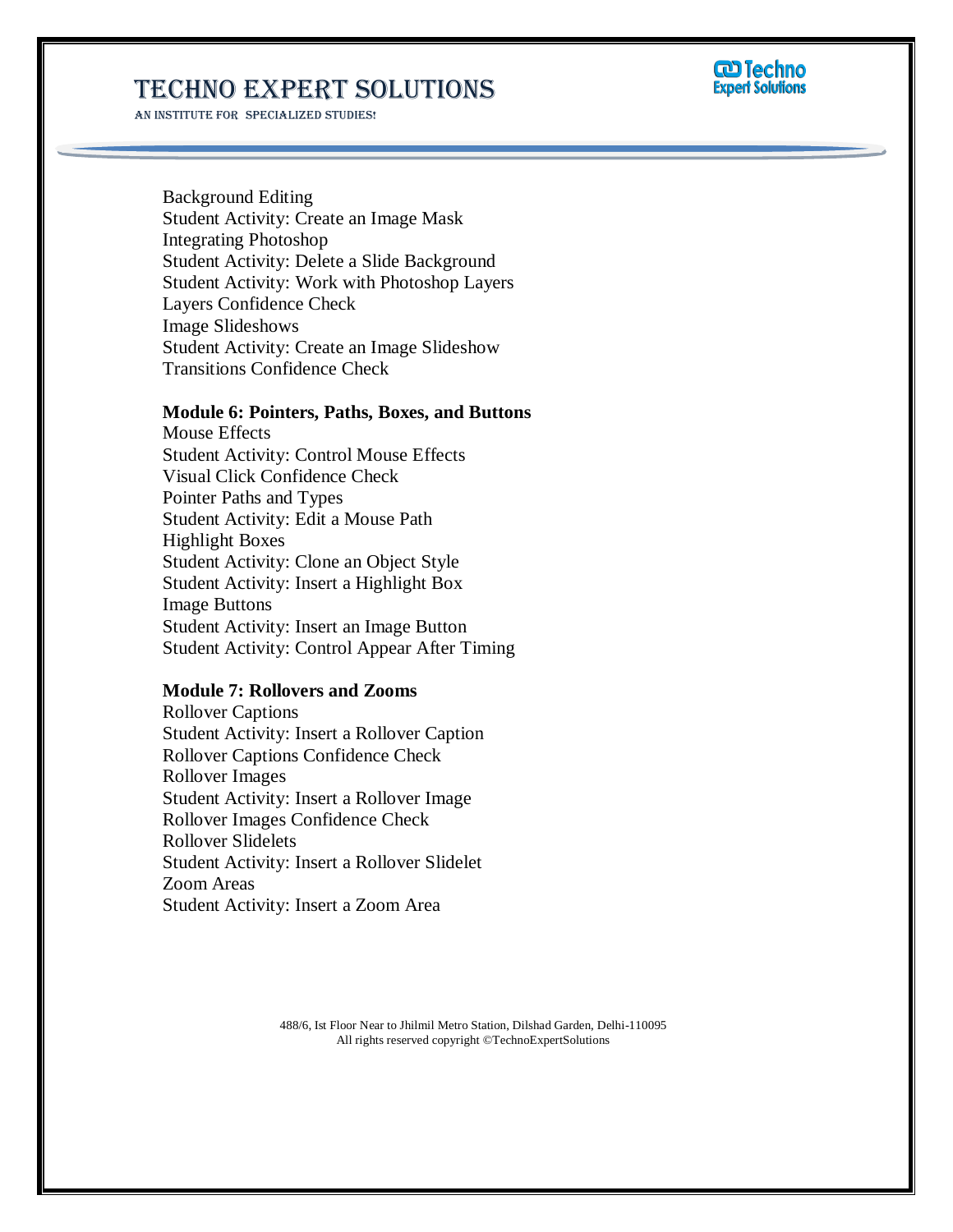AN INSTITUTE FOR SPECIALIZED STUDIES!



#### **Module 8: Audio**

Object Audio Student Activity: Import Audio onto a Slide Object Object Audio Confidence Check Student Activity: Import Background Audio Slide Notes Student Activity: Add a Slide Note Recording Audio Student Activity: Calibrate a Microphone Student Activity: Record Slide Audio Recording Audio Confidence Check Slide Audio Student Activity: Import Audio Onto a Slide Student Activity: Edit an Audio File Slide Audio Confidence Check Silence Student Activity: Insert Silence Edit Audio Confidence Check Text-to-Speech Student Activity: Convert Text-to-Speech TTS Confidence Check

### **Module 9: Video, Animation, and Effects**

Video Student Activity: Insert a Flash Video Student Activity: Set Flash Video Properties Animation Student Activity: Add Animation to a slide Animations Confidence Check Text Animation Student Activity: Insert Text Animation Text Animation Confidence Check Object Effects Student Activity: Apply an Effect to a Slide Object Student Activity: Apply a Free Fall Effect to an Object Student Activity: Edit Effects Timing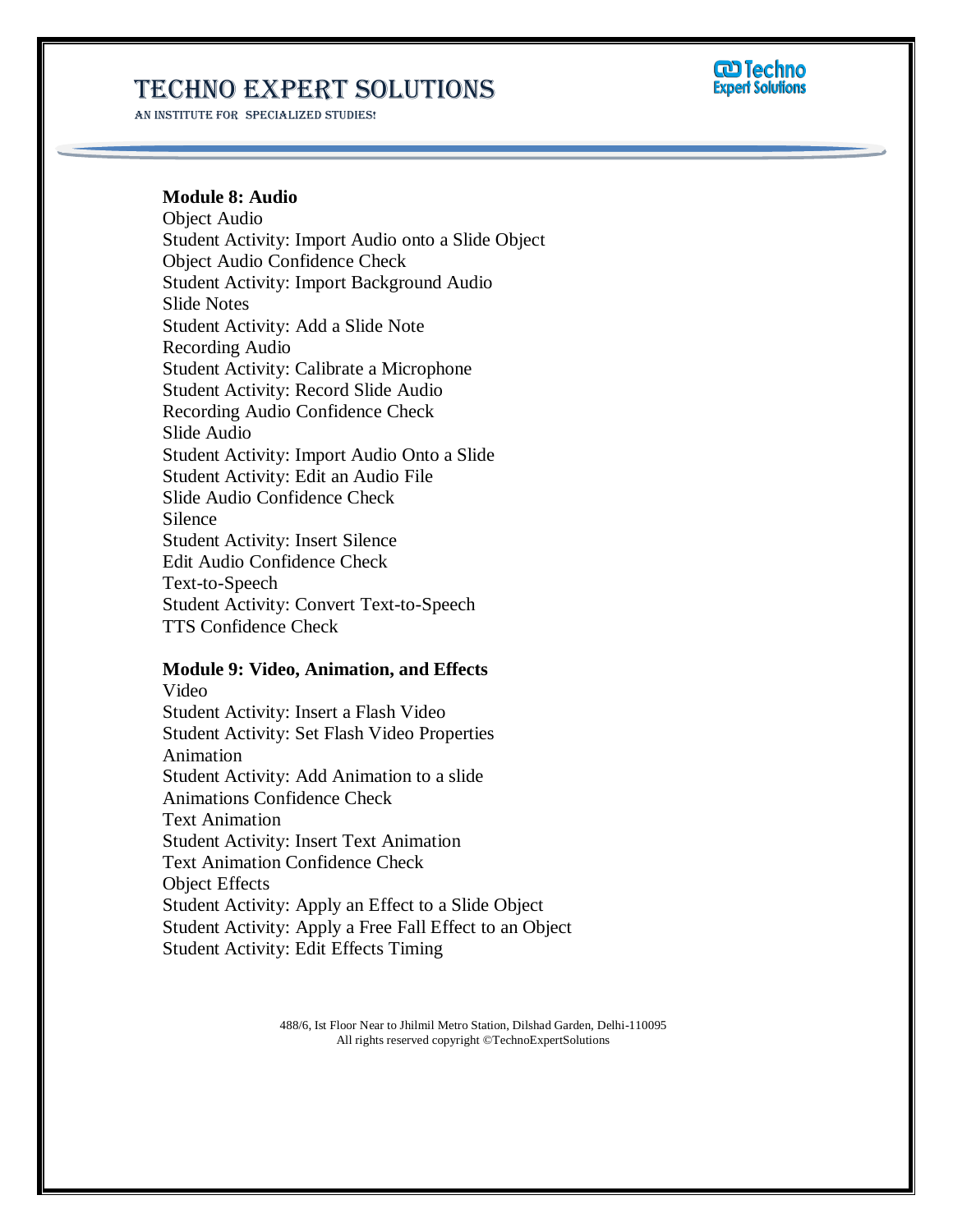AN INSTITUTE FOR SPECIALIZED STUDIES!



### **Module 10: Adding Interactivity**

Demonstrations versus Simulations Student Activity: Hide the Mouse Find and Replace Student Activity: Replace Phrases Find and Replace Confidence Check Click Boxes Student Activity: Insert a Click Box Click Boxes Confidence Check Text Entry Boxes Student Activity: Insert a Text Entry Box Text Entry Box Confidence Check

#### **Module 11: Working With PowerPoint**

Starting with PowerPoint Student Activity: Import a Presentation Student Activity: Apply Changes to All Items Student Activity: Edit the Presentation Apply to All Confidence Check PowerPoint Collaboration Student Activity: Synchronize With Source Rescaling Projects Student Activity: Rescale a Project Rescaling Confidence Check

#### **Module 12: Introduction to Question Slides**

Quiz Setup Student Activity: Edit Quizzing Object Styles Student Activity: Set the Quiz Preferences Question Slides Student Activity: Insert Question Slides Student Activity: Edit a Question Slide Quiz Confidence Check Knowledge Checks Student Activity: Insert a Knowledge Check Knowledge Check Confidence Check